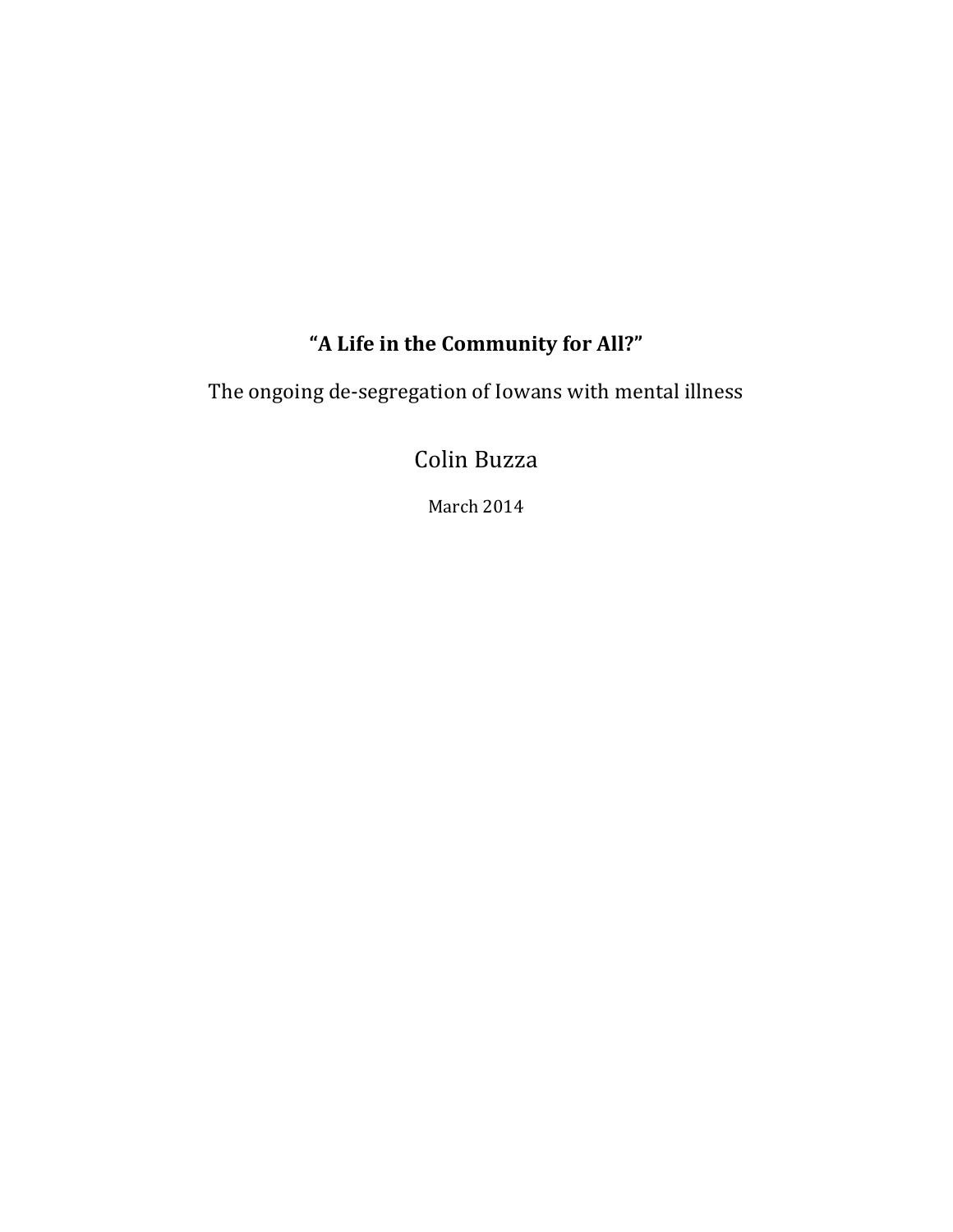On the western edge of Iowa City, I'm standing in a building that was most recently inhabited by pigs. Wooden bars divide the building into a dozen holding pens, and at the entrance to one such pen my tour guide points out a curved impression in the wooden frame, near to the ground. She explains that the wood was gradually worn away by the pigs as they were herded into and out of the pens each day.

Entering one of these pens, my tour guide then points out signs of the pens' original inhabitants. Carved writing and scratches fill the wall at eye level, mostly indecipherable after more than 130 years. She shows me where a cot had originally filled about half of the floor space, then points out the slot where food and water were provided each day. Instead of pigs, this pen was originally intended to corral people will mental illness.

The building we are in was once the original asylum wing of the Johnson County Poor Farm. It housed the mentally ill from the 1860s until the 1880s, when it was replaced by a larger county asylum on nearby grounds. According to my guide, the census here originally consisted mainly of "incurables" that were discharged back to the county from Mount Pleasant, home to one of the over-crowded state asylums. While records from this first county asylum are poor, reports of Superintendents from state asylums suggest that admissions may have included those who would today be diagnosed with schizophrenia, mood disorders, dementia, epilepsy, and intellectual disabilities, as well as others who were seen as socially or morally "deviant" at the time<sup>1</sup>. At the time there was no trained

 $1$  See, for example, Independence Mental Health Institute's Superintendent's Report from 1871, available for viewing at Independence Mental Health Institute Museum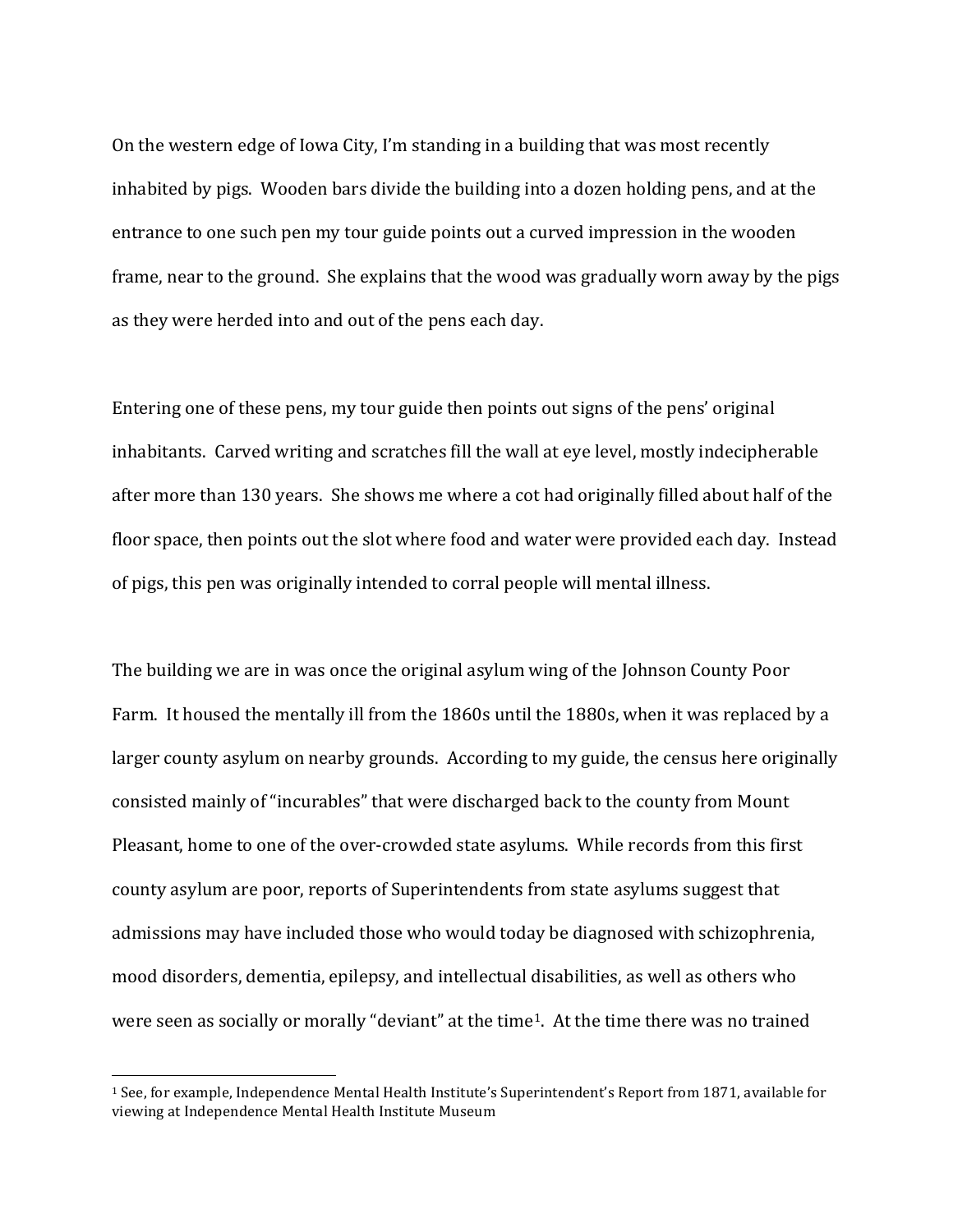medical supervision in this county asylum, and the "treatment" was likely farm labor, if anything. So here, on the edge of Iowa City and out of public sight, the "incurables" remained, locked up or laboring, with little hope of rejoining the communities they had left behind.

Now preserved by the Johnson County Historical Society, this facility provides a local demonstration of one of society's longstanding strategies for dealing with mental illness: segregation. At its best, the removal of people with mental illness from the community provides a period of safety, treatment, and recovery – for some a necessary intervention. At its worst – and the original asylum on the Johnson County Poor Farm seems to have been on this end of the spectrum – the segregation of the mentally ill functions simply as a means of management and control. Arguments about how, when, and to what degree those with mental illness should be segregated or de-segregated have long-shaped the treatment of the mentally ill in Iowa and elsewhere. The centrality of this issue continues in Iowa's current public mental health re-design. Secondary to a 1999 Supreme Court decision to which we will later return, Iowa—and every other state—has been mandated to desegregate people with mental illness as much as possible, to maximally enable people with mental illness to participate meaningfully in their chosen communities.

Interestingly, while Iowa's first steps to care for the mentally ill originally involved segregation in asylums, the spirit of returning people to meaningful community participation was much the same. Before state-sponsored asylums, the mentally ill in the United States were cared for by the other primary institutions of the time, family and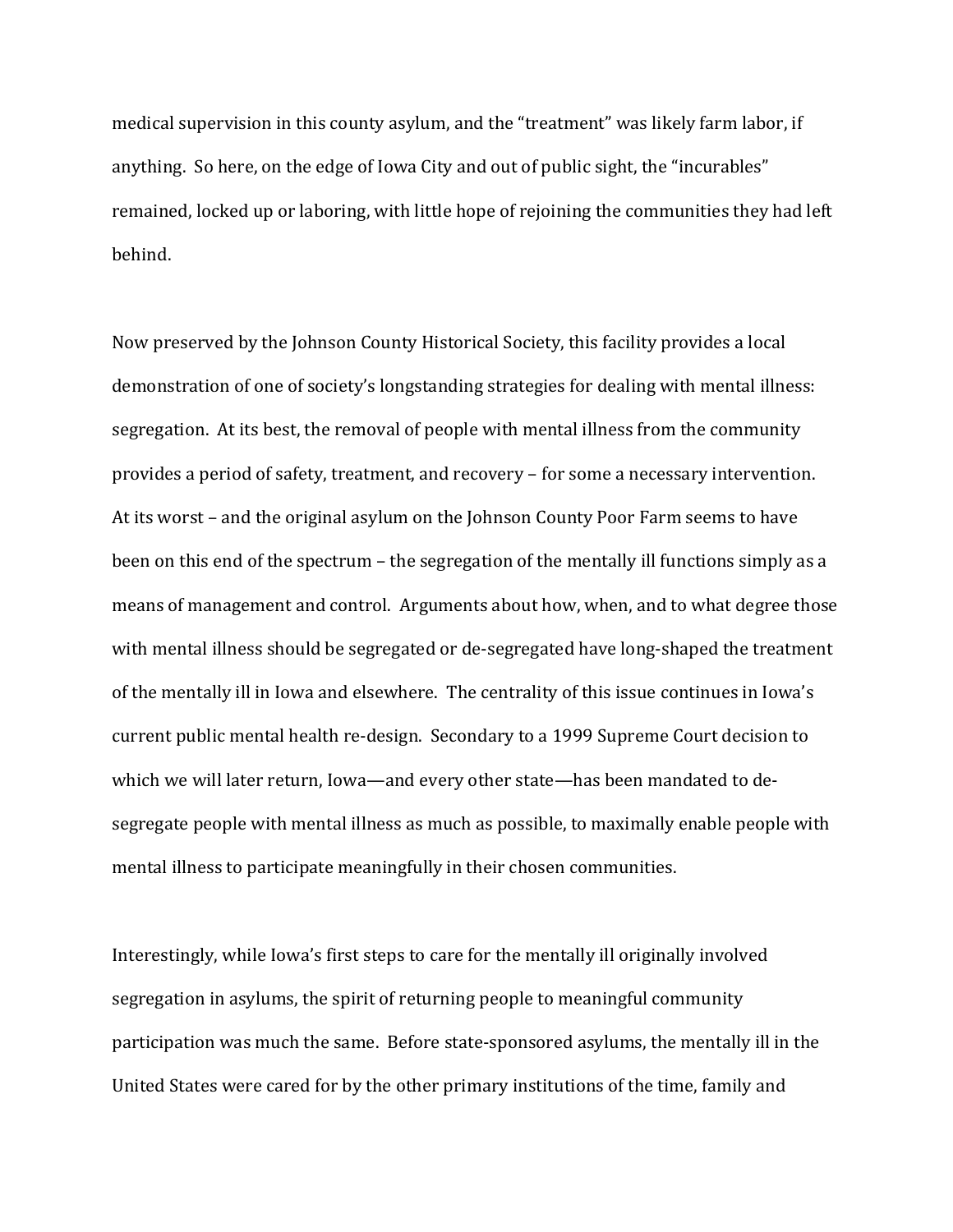church. Absent these supports, many ended up homeless, or crowding the jails and poor houses<sup>2</sup>. Asylums were proposed largely on post-Enlightenment humanitarian grounds as a place where such people could receive the care they deserved. It was argued that asylums would provide a type of therapeutic refuge, an environment that would engender recovery and then return to community life. Leading proponents such as Dorothea Dix framed the creation of asylums as part of a moral duty to care for some of society's most vulnerable members<sup>3</sup>.

Some of the earliest asylums in the United States appear to have fulfilled this goal of humane refuge and recovery remarkably well. The dominant mode of treatment was "moral therapy," which, while variable, typically sought to engage the patient as blameless and to overcome the illness by promoting diversion and self-control of the mind through a prescribed routine of labor, worship, and other habits. While paternalistic, the modality may have been successful; records from one of the earliest asylums in Worcester, Massachusetts suggest that from 1833-1852 a majority of its patients were discharged back to the community, and of those discharged, a majority were never re-admitted<sup>4</sup>. While it is difficult to pin down the diagnoses of these patients and the reasons for their improvement, the data highlight the orientation of early asylums towards recovery and return to community life.

<sup>&</sup>lt;sup>2</sup> See, for example, Roy Porter's *Madness: A Brief History* (2002).

<sup>&</sup>lt;sup>3</sup> Martin, F. & Flanagan, E. (2011). "The Pre-Community Psychiatry Period," in Rowe, M., et al.'s Classics of *Community Psychiatry*.

<sup>&</sup>lt;sup>4</sup> Bockoven, J.S. (1956). Moral treatment in American psychiatry. *Journal of Nervous and Mental Diseases 124:* 167-194, 292-321. Reprinted in Rowe et al.'s *Classics of Community Psychiatry* (2011).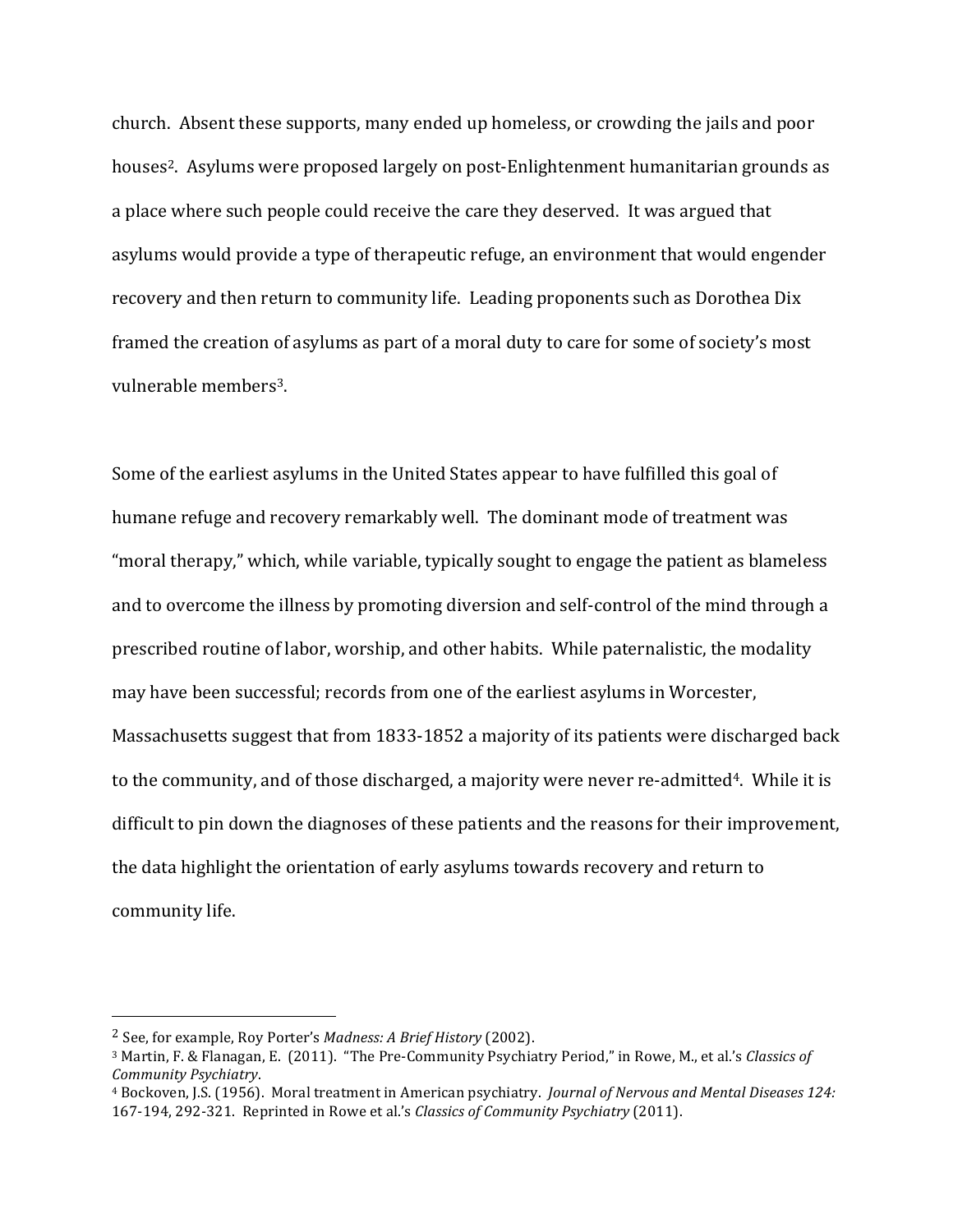Iowa dedicated its first state asylum at Mount Pleasant in 1861, and added three more (Independence, Clarinda, and Cherokee) in the following four decades, a period of rapid construction and growth of asylums around the nation. As articulated by the first Superintendents, the goals of Iowa's state asylums were, like elsewhere in the country  $$ refuge, recovery, and return to the community<sup>5</sup>. However, like asylums around the nation, Iowa's quickly became over-crowded, under-funded, and under-staffed. It became increasingly difficult to provide any of the individualized care and compassion that the original promoters of asylums and moral therapy had envisioned. At the same time, views on the course of mental illness became more pessimistic and expectations of recovery dwindled. Many languished in the asylums for years or lifetimes with little if any treatment<sup>6</sup>. In Iowa and elsewhere, the segregation created by asylums started to become less about recovery, and more about management and control.

While the early 20<sup>th</sup> century brought a number of chemical and physical treatments that promised improvement, none enabled many patients to leave the asylums, or slowed the influx of admissions. In Iowa and elsewhere electroconvulsive therapy (ECT) offered improvement for a few, but treatments such as insulin comas only carried risks, and frontal lobotomies and chemical tranquilizers rendered patients docile and emotionless, preventing any meaningful recovery and committing many to ongoing institutionalization<sup>7</sup>. Like many states, Iowa also initiated a eugenics program, sterilizing hundreds of people

 $5$  See "Historical Perspective" in Iowa Mental Health Authority's "Mental Health Planning in Iowa" (1965). <sup>6</sup> Ibid.

<sup>&</sup>lt;sup>7</sup> Martin & Flanagan (2011); Independence Mental Health Institute Museum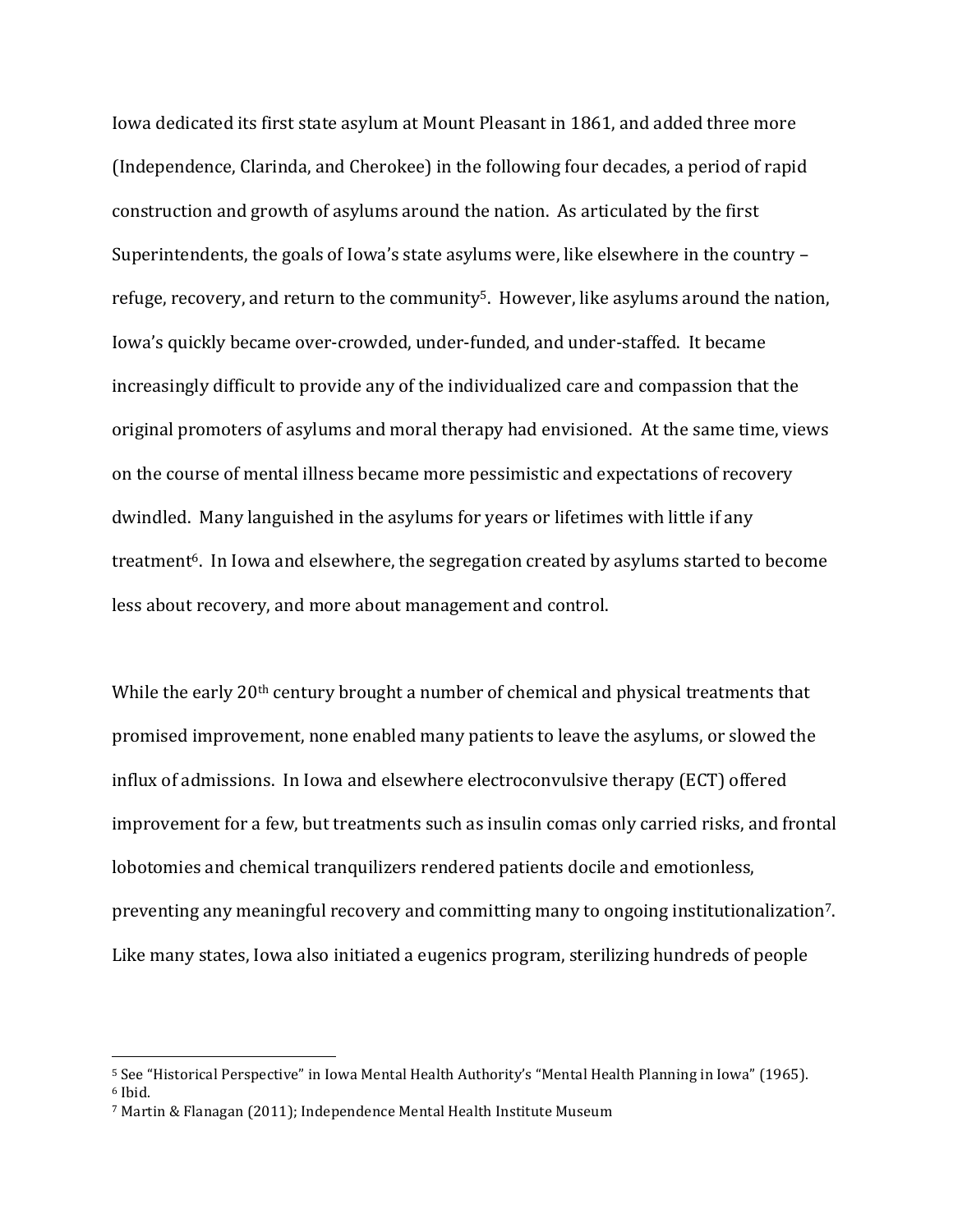with mental illness or intellectual or physical disabilities during the period<sup>8</sup>. In retrospect it seems a rather horrifying period in Iowa and elsewhere, and with continued overcrowding, and funding and personnel shortages only exacerbated by the Depression and World War II, the conditions in asylums, Iowa included<sup>9</sup>, were deplorable by many accounts<sup>10</sup>. Far from their original purpose of refuge and recovery, asylums became overcrowded dustbins often struggling to meet the basic human needs of those removed from their communities; at the same time, this very segregation served to prevent the wider public from appreciating the conditions in which many of their loved ones were suffering. 

After World War II, however, a number of factors<sup>11</sup> initiated a process of de-segregation that lawmakers, administrators, and practitioners continue to work toward in Iowa today. Public attention to mental health was raised by news of the many returning soldiers affected by the war and by a number of exposés—such as Albert Deutsch's *The Shame of the States*—that illustrated the heartbreaking state of the mental health care across the country, among other factors. Pharmaceuticals targeting psychotic, depressive, and anxiety symptoms debuted, building optimism for symptom management within the community. Further, economic pressure placed an imperative on reducing asylum populations, while the establishment of Social Security Disability Insurance and later Medicare and Medicaid

 $8$  Vogel, A. (1995). Regulating degeneracy: eugenic sterilization in Iowa, 1911-1977. Annals of Iowa 52(2): 119-143. 

<sup>&</sup>lt;sup>9</sup> See "Historical Perspective" in Iowa Mental Health Authority's "Mental Health Planning in Iowa" (1965). <sup>10</sup> For example, Albert Deutsch's *The Shame of the States* (1948) and Erving Goffman's *Asylums: Essays on the Social Situation of Mental Patients and other Inmates* (1961). 

<sup>&</sup>lt;sup>11</sup> See Miller, R., Ponce, A., & Thompson, K., (2011). Deinstitutionalization and the Community Mental Health Center Movement, in Rowe et al.'s *Classics of Community Psychiatry*, as well as Grob, G. (1991). *From Asylum* to Community: Mental Health Policy in Modern America.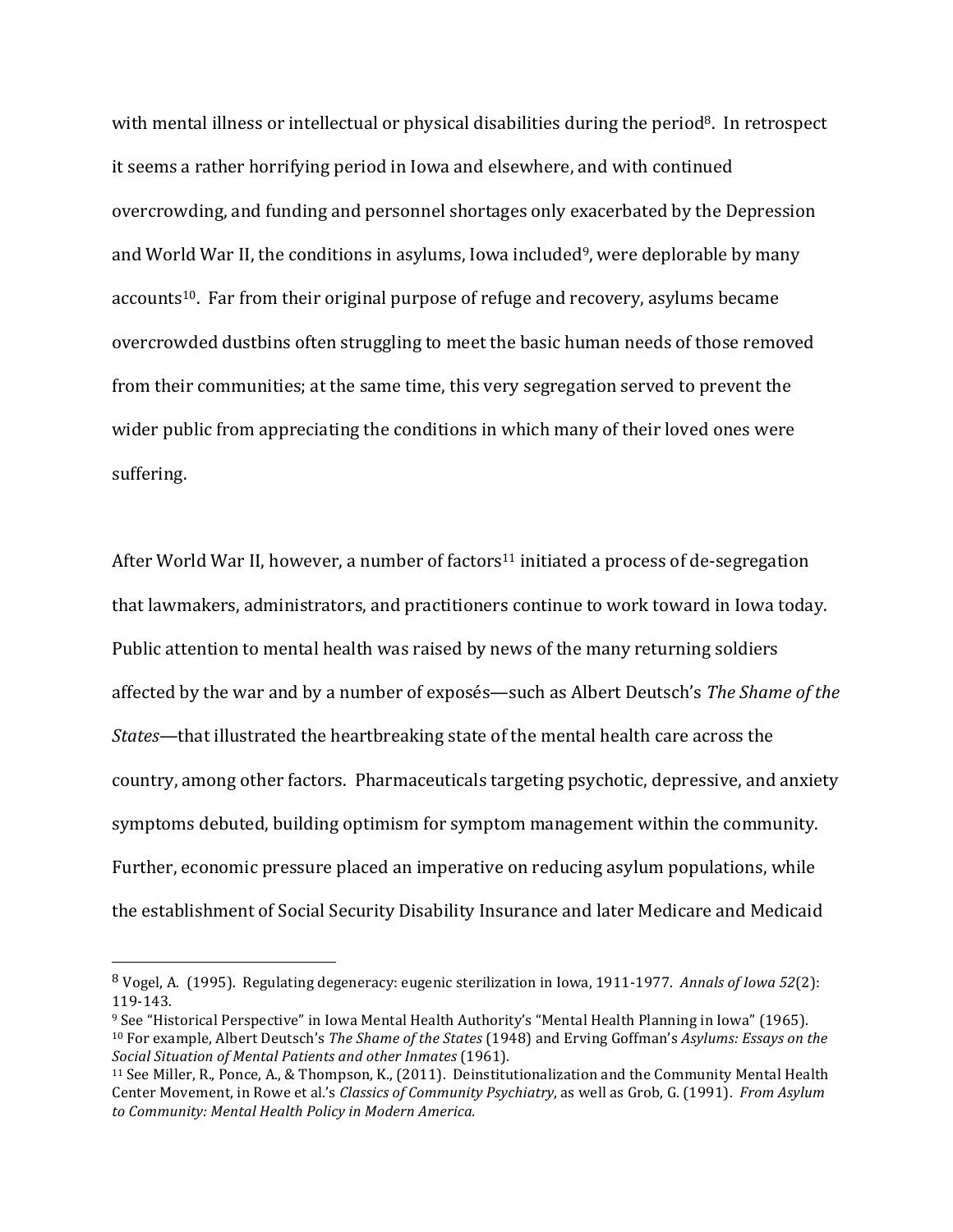provided means for more people with mental illness to live in the community. Alongside these changes, successive legislative efforts established the National Institute of Mental Health and provided funds for a reassessing the nation's mental health care, culminating in a 1961 report that recommended a shift to community-based mental health care through significant investment in infrastructure and personnel. Federal funds for construction of community mental health centers was established in 1963, and funding for personnel was added 2 years later. All of these shifts in philosophy, policy, and financing helped drive a de-institutionalization of many people with mental illness, and the US asylum population fell from its peak of about  $560,000$  in the 1950's to about 170,00 by 1975<sup>12</sup>.

Changes to mental health care in Iowa paralleled those around the nation. The construction of community mental health centers began in the late 1940's and by 1965 there were 15 in the state, while the population of Iowa's four state mental health institutions decreased from  $6575$  to 2018 during the same period<sup>13</sup>. Like the federal government, Iowa had provided funds for studying and re-orienting the mental health system, and the resulting planning document<sup>14</sup> published in 1965 called for a continuing shift to comprehensive, community-based mental health care that would allow people to be treated in the community whenever possible.

This was a profound shift in the philosophy of public psychiatric care in Iowa and throughout the nation. The drivers and resulting appropriations of this philosophical shift

 <sup>12</sup> Miller, Ponce & Thompson (2011).

<sup>&</sup>lt;sup>13</sup> Iowa Mental Health Authority (1965). "Mental Health Planning in Iowa"

<sup>14</sup> Ibid.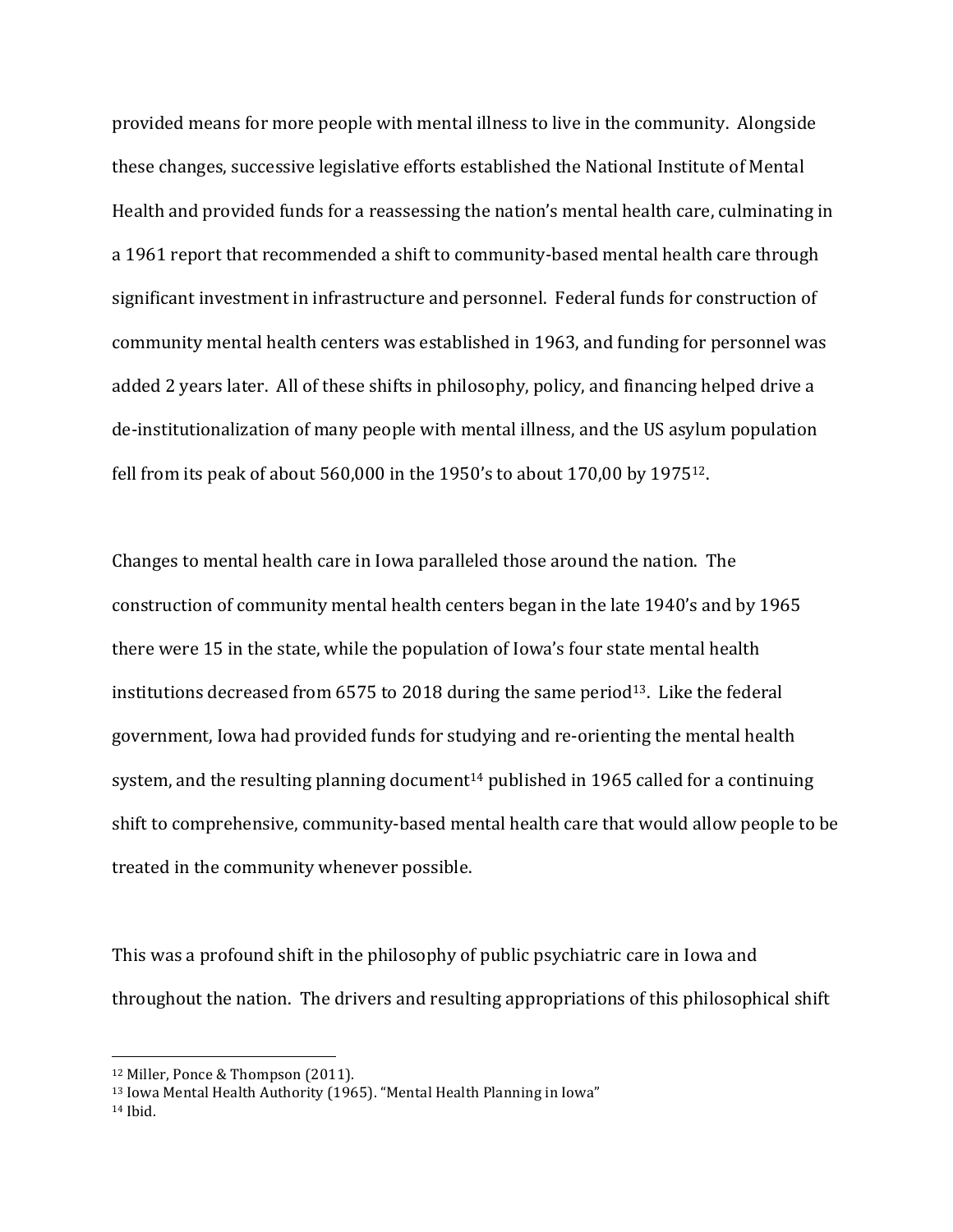were complex and varied, but the central tenet was clear: people with mental illness can and should be treated in the community of their choice whenever possible. Rather than making segregation of people with mental illness a default approach—whether or not return to the community was the eventual goal—it proposed removal from the community only as a last resort for the purposes of safety. This goal of community-based mental health care has been affirmed many times since this shift, and it remains a guiding principle of contemporary design of mental health care in Iowa and elsewhere. However, the resources to support this goal have proved much more difficult to mobilize, coordinate, and sustain, and they continue to be fought for today.

As the asylums emptied, the community resources that were meant to replace them were inadequate and fractured. Community Mental Health Centers often didn't receive the funding and personnel to provide adequate care for people with more complex needs, and other sources of support were poorly coordinated or non-existent for many<sup>15</sup>. While the Carter administration committed federal funds to developing a more comprehensive community mental health system, these funds – along with other federal mental health dollars – were cut by the Reagan administration. Additional cuts to entitlement and social programs only worsened the situation for those with serious mental illness<sup>16</sup>. Rather than having a chance to rebuild a meaningful life in the community, many of those who were deinstitutionalized throughout this period ended up homeless, and with few supports many eventually found themselves re-segregated in prison or residential care facilities.

 $15$  Davidson, L. & Ridgway, P. (2011). The Community Support Movement and its Demise. In Rowe et al.'s *Classics of Community Psychiatry*.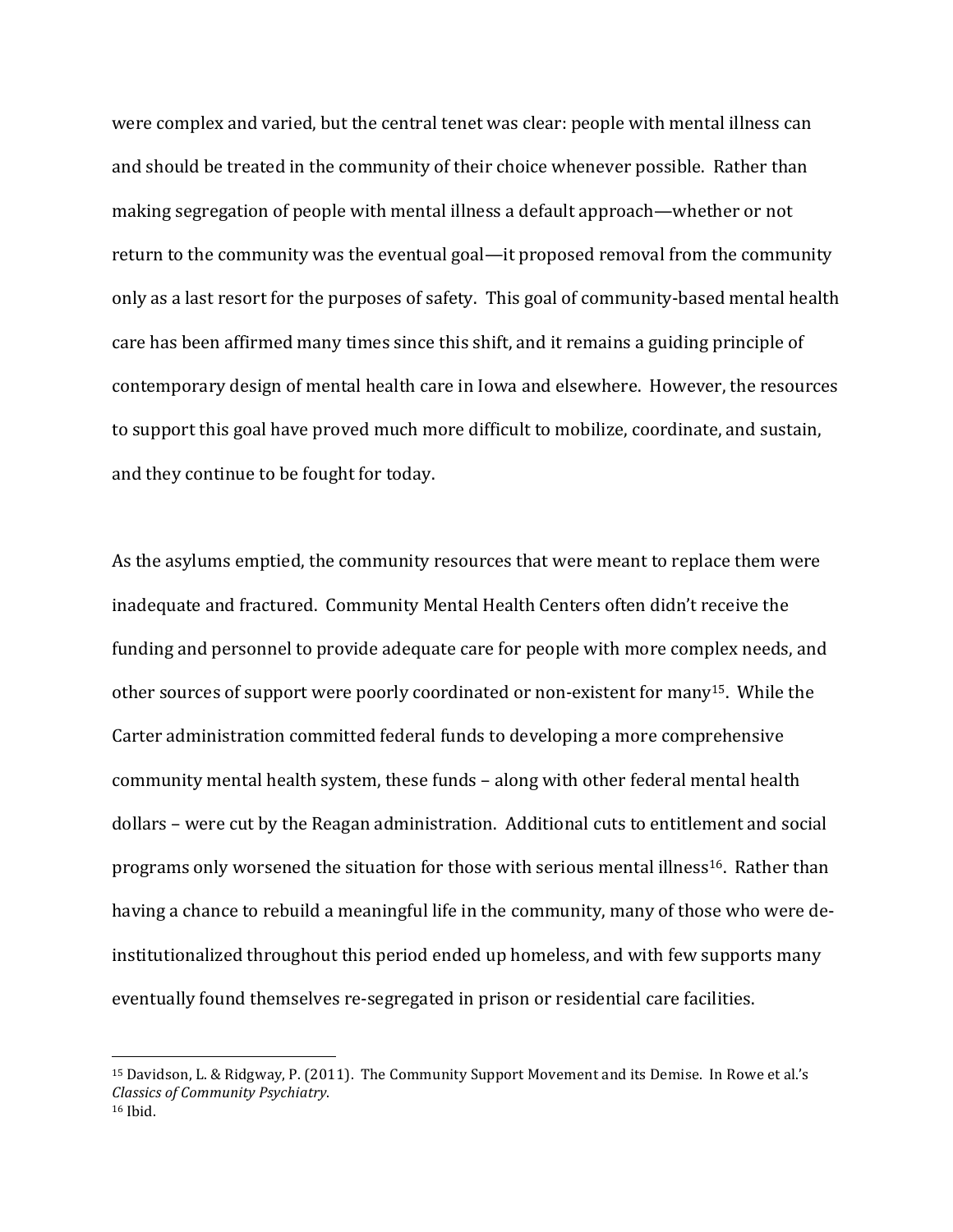The 1990's brought increased efforts at coordination of resources through case management and widespread initiatives by teams of providers to treat some patients in their home rather than a clinic or institution. Among other factors, these changes have helped more people with mental illness live successfully in the community, but resources continue to be scarce and uncoordinated for many<sup>17</sup>. Forty years after federal community mental health initiatives began, the last federal study of the nation's mental health care, the *New Freedom Commission* of 2001-2004, declared the nation's mental health services "in shambles," fragmented and incapable of providing the type of coordinated care required to support a life in the community for many people with mental illness<sup>18</sup>.

Over this period a similar story can be told of community mental health efforts within Iowa, though Iowa has been even less successful than most states in supporting people with mental illness within the community. Medicaid funded-services are contracted out by the state, while all other public mental health is funded and delivered county-by-county. Many counties—especially the smaller of Iowa's 99—cannot deliver a wide range of services, and coordination among counties and between counties and the state is limited. Further, Iowa ranks near the bottom of the country in mental health spending, psychiatric beds, and mental health providers per capita<sup>19</sup>. A 2006 report by the National Alliance on Mental Illness (NAMI) declared Iowa's mental health system among the most "convoluted" and

<sup>&</sup>lt;sup>17</sup> Davidson, L. & Ridgway, P. (2011). The Community Support Movement and its Demise. In Rowe et al.'s *Classics of Community Psychiatry*.

<sup>&</sup>lt;sup>18</sup> New Freedom Commission (2002, 2003). "Interim Report" and "Final Report," retrievable via http://govinfo.library.unt.edu/mentalhealthcommission/

<sup>&</sup>lt;sup>19</sup> Iowa Civic Analysis Network, University of Iowa. (2006). "An Analysis of Iowa's Mental Health Care System."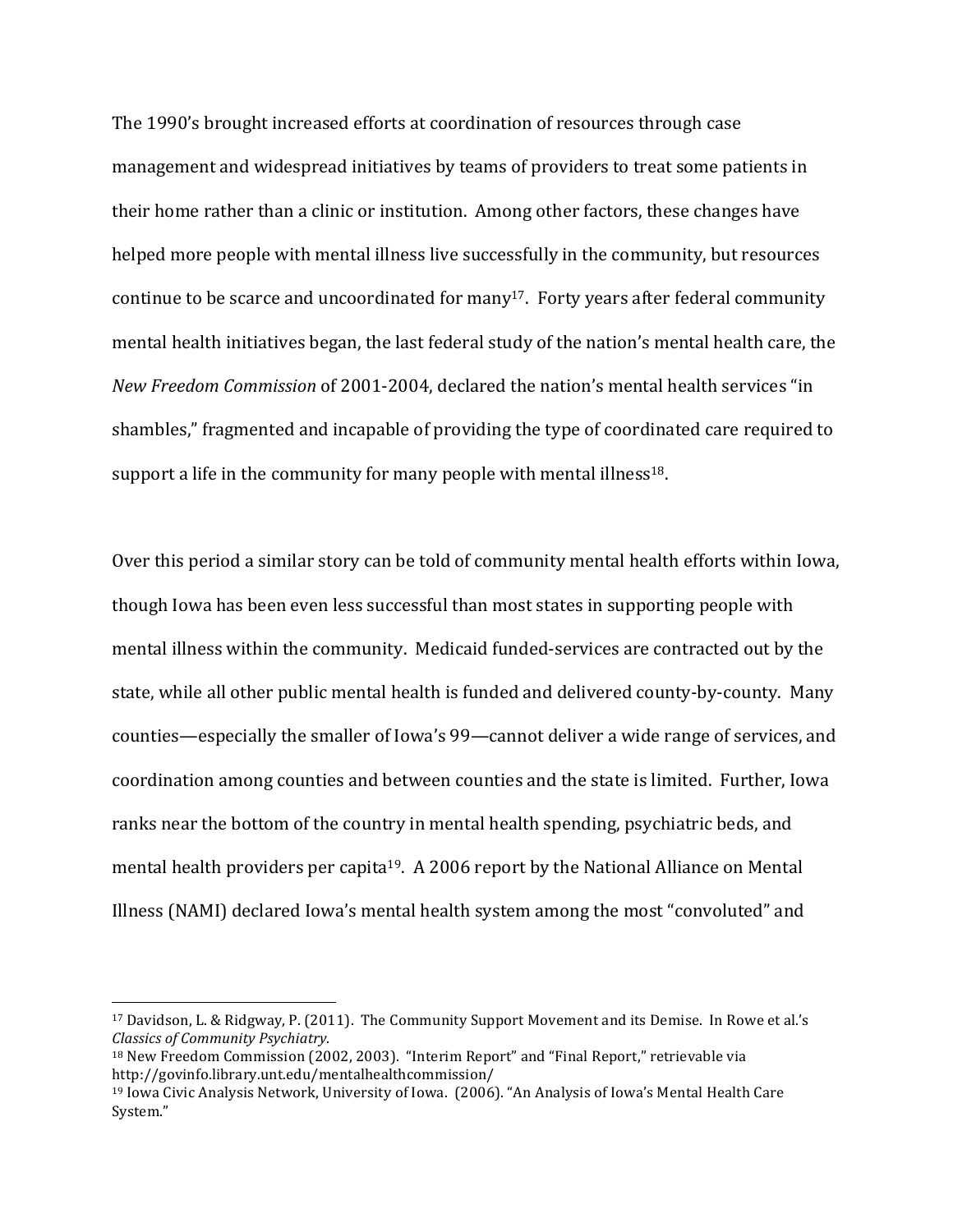deficient in the nation, and Iowa was one of eight states to receive NAMI's lowest rating<sup>20</sup>. For people with serious mental illness, this has meant that those who need long-term care often have difficulty finding it, while those capable of living in the community often lack the support to do so successfully and cycle through emergency rooms and inpatient facilities, or end up in the state prison system, which, as of 2005, was incarcerating over 2900 people with mental illness and operated the largest psychiatric facility in the state, the Clinical Care Unit at the Iowa State Penitentiary in Fort Madison<sup>21</sup>.

While the progress achieved in the last fifty years within the mental health care system in Iowa and nationwide has yet to fulfill the vision of providing comprehensive communitybased treatment, the philosophy of minimizing segregation has been affirmed and strengthened. Arguably the most important of these affirmations came in the U.S. Supreme Court decision, *Olmstead v. L.C.<sup>22</sup>*, which, under the Americans with Disabilities Act, asserted the legal right of people with mental illness to receive treatment and services in the most integrated community setting reasonably achievable. This helped spark the aforementioned *New Freedom Commission* of 2001-2004, which made broad recommendations for continued reform of the nation's mental health care system. The onus of reforming the system in a manner consistent with the Olmstead decision, however, has fallen on the individual states.

<sup>&</sup>lt;sup>20</sup> National Alliance on Mental Illness (2006). Grading the States: A Report on America's Healthcare System for Serious Mental Illness.

<sup>&</sup>lt;sup>21</sup> Iowa Department of Corrections (2006), "Mental Health: Report to the Board of Corrections."

<sup>22</sup> http://www.ada.gov/olmstead/olmstead\_about.htm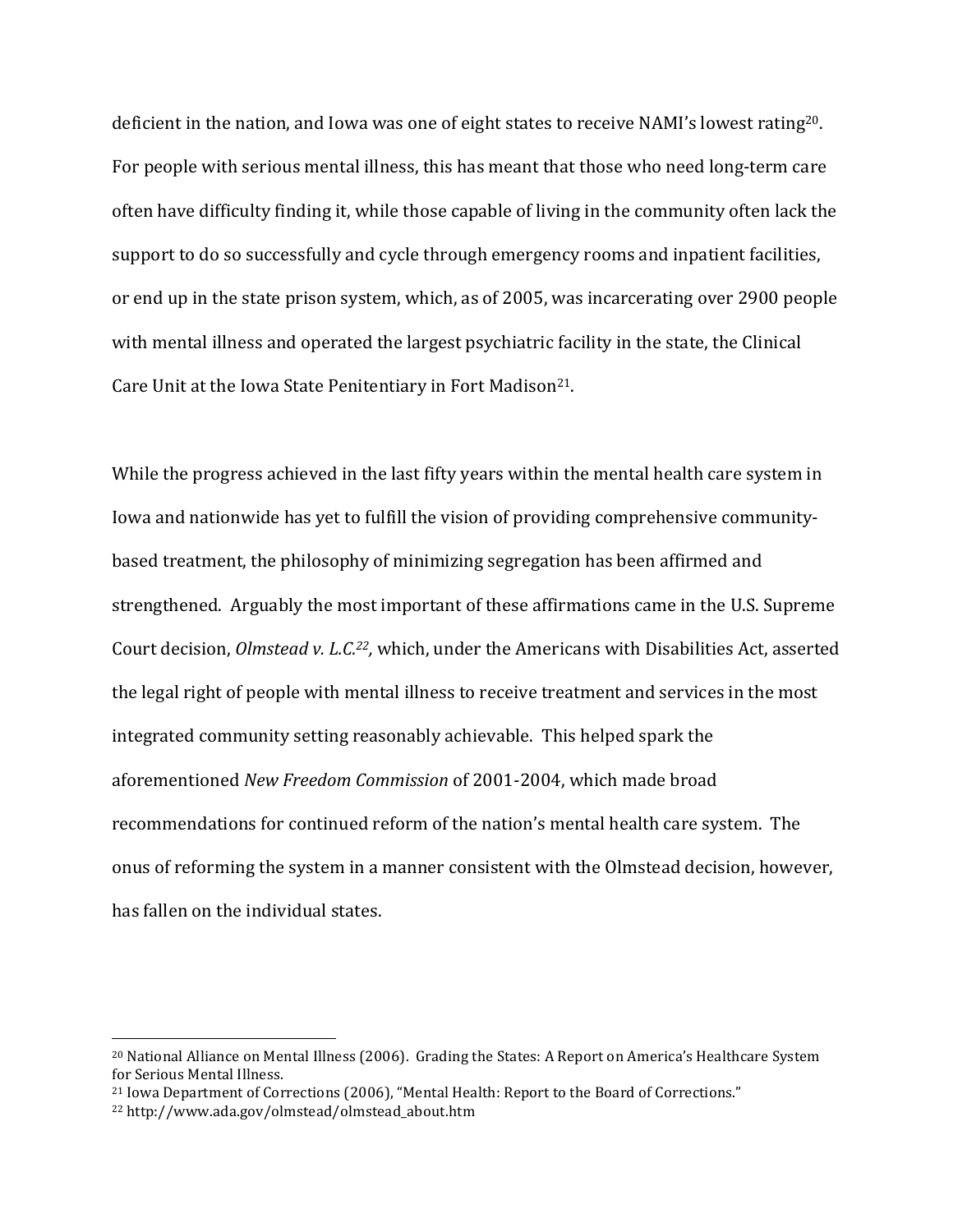The reform effort here in Iowa culminated in legislation passed in 2012. The bill calls for public mental health services to be organized on a regional rather than county level and requires a set of core services be made available in each region and in accordance with the Olmstead decision<sup>23</sup>. Workgroups of administrators, mental health providers, and mental health care consumers are currently meeting across regions throughout the state to develop recommendations for how services will be provided and coordinated once regionalization begins later in 2014. Once completed, the range of services that will theoretically be available in each region – including treatment, crisis stabilization, housing and employment support, family support, and jail diversion – could greatly improve the state's ability to treat and support people with mental illness within their chosen communities. A major concern, though, is that there is no additional funding to provide these services. The hope is that regionalization will improve efficiency and coordination enough to make it possible to offer the full range of services to all who need them, and the workgroups meeting in each region are working earnestly to figure out if and how it will be possible. 

At the same time, the rollout of the Affordable Care Act and enactment of the Mental Health Parity Rule will increase the number of Iowans who are able to receive mental health care. On one hand, the increased accessibility of insurance with guaranteed coverage for mental health could make it easier for some people with debilitating mental illness to transition back to employment and community participation. On the other hand, an overall increase in the insured population could put more stress on Iowa's already over-burdened mental

<sup>23</sup> http://www.dhs.state.ia.us/Partners/MHDSRedesign.html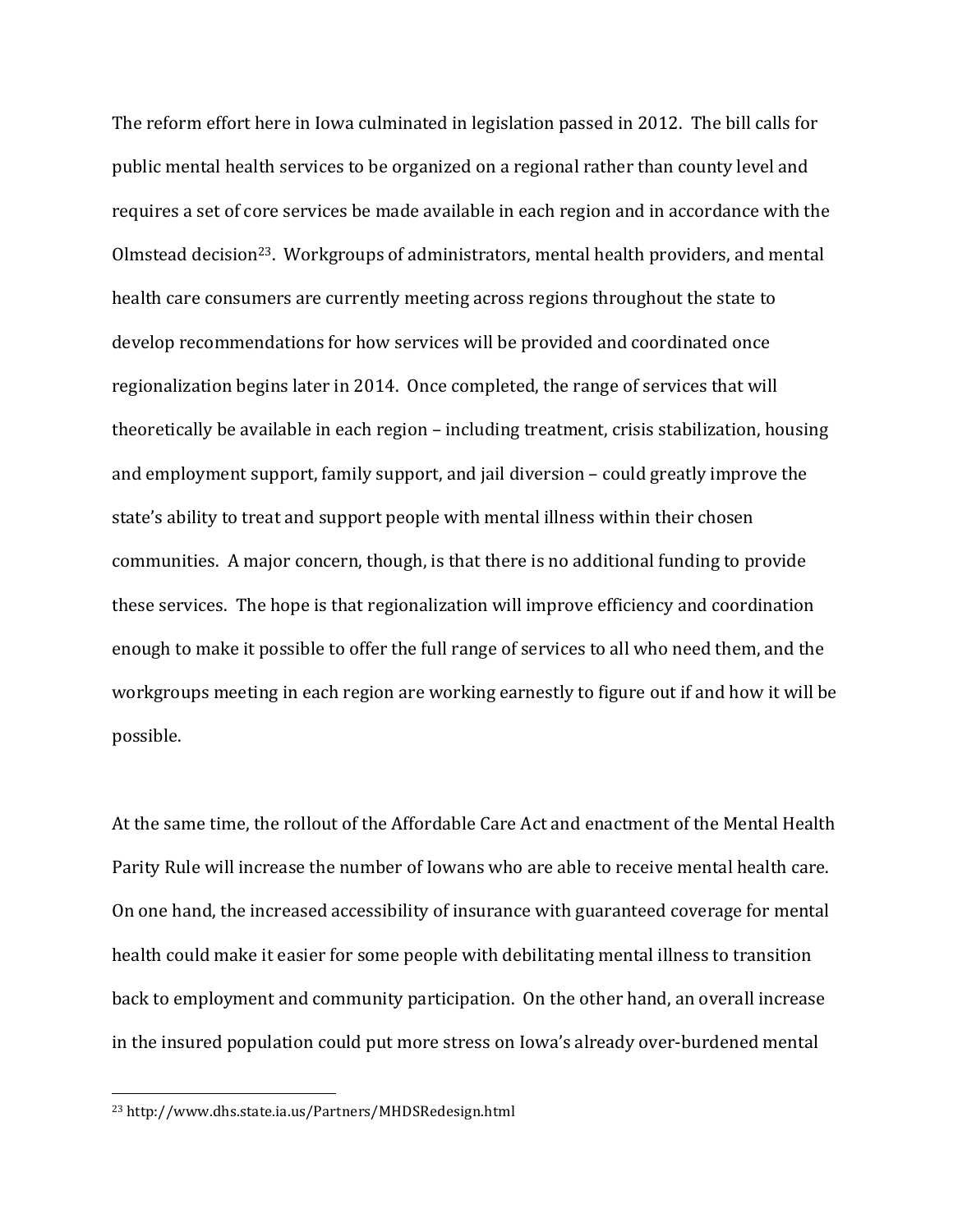health care services. This could diminish any improvements in efficiency and coordination secondary to regionalization. What will come of these recent developments is still uncertain, but it is clear that the re-integration of the mentally ill into Iowa's communities is still very much a work in progress.

Back in the asylum at the Johnson County Poor Farm, it is striking to consider that some of the most important contributions to this work in progress have come from the very people that 140 years ago may have been locked up in one of these cells. Since the late 1970's, people with mental illness have become increasingly organized and have done much to promote the importance of services that provide interpersonal, occupational, and other supports that enable people to re-claim functioning and membership within a community, and with it an identity far wider than their illness, even if symptoms persist. People with mental illness have organized both to provide such services to each other, and to promote them as elements of treatment and recovery that are as essential as medications, or often more so<sup>24</sup>. It is in part because of these efforts that the reforms recommended by the *New Freedom Commission* and within Iowa's mental health re-design have the breadth that they do. 

A lesson that has been learned, then, is that respecting the dignity and autonomy of people with mental illness by preventing their segregation requires more than medication or psychotherapy. Perhaps as important, though, is the understanding that meaningful reintegration into the community can itself be powerfully healing. It is a chance that

<sup>&</sup>lt;sup>24</sup> Lawless, M.S. & Rowe, M. The Recovery Era. In Rowe et al.'s *Classics of Community Psychiatry*.